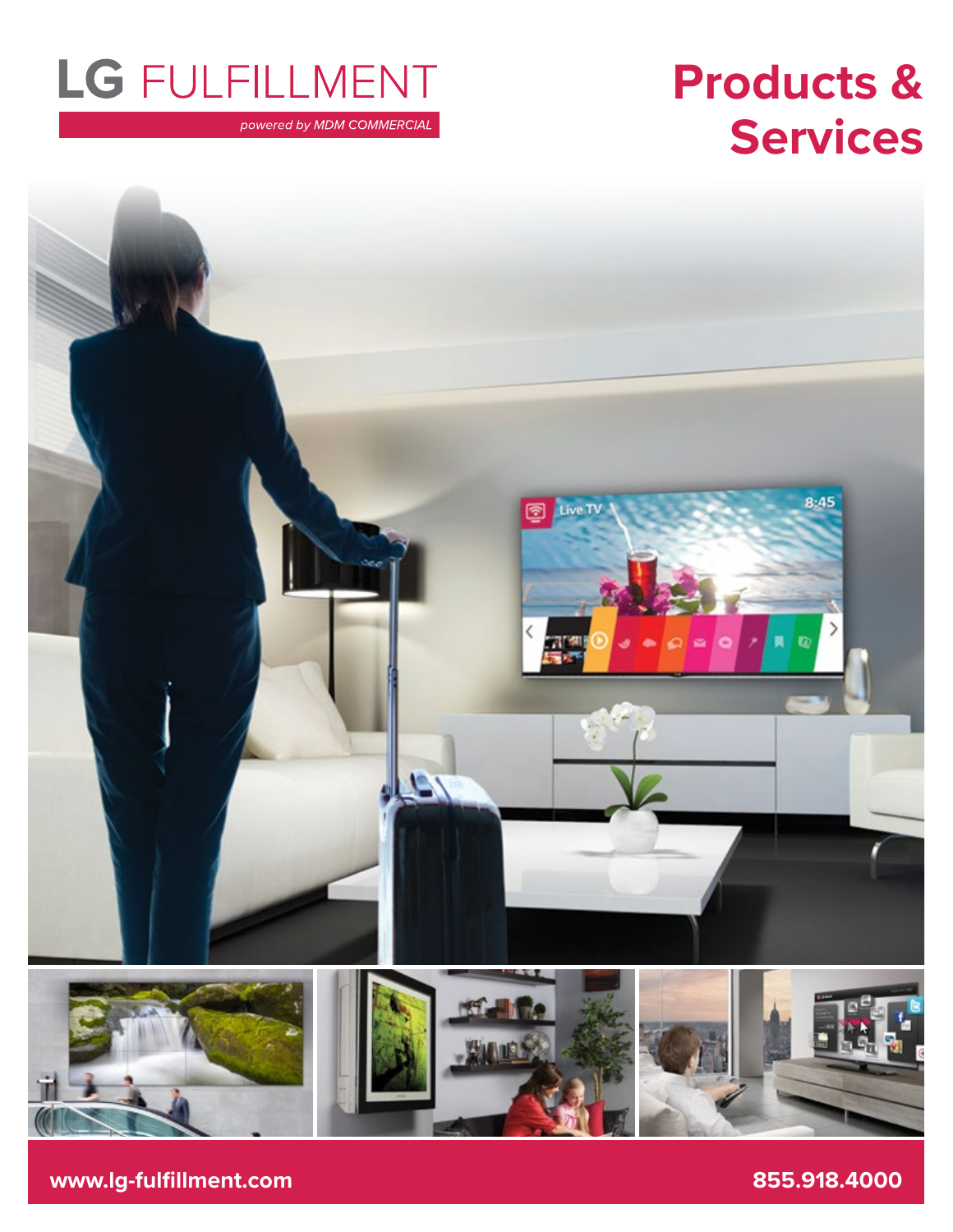

## BUSINESS TECHNOLOGY SOLUTIONS

LG Fulfillment is your one-stop-shop for LG televisions, air conditioners, digital signage, and more. We offer unrivaled customer service and an easy and quick ordering system that efficiently delivers products and services to make our customer's lives easier.

An immediate advantage is our quick and easy credit approval process. This includes Net 30 credit terms that can be authorized within 24 hours or less during normal business days, as well as automatic approval of Net 30 status for customers in good credit standing with LG. For those LG customers, there is no credit application required. All that is needed is a signed Sales Agreement or Purchase Order from the customer. LG Fulfillment also accepts all major credit cards and orders will be processed approximately within 24 hours<sup>\*</sup> or less.

Need a television and need it fast? We've got you covered with our large inventory of LG televisions that are in stock and ready to ship to you within 24 hours\* or less from receipt of the order\*\*. TVs and accessories are packaged together in one shipment to help eliminate customer confusion and downtime. For large and specialized projects, TVs and mounts can be staged and shipped together. LG Fulfillment is also has enhanced delivery and installations available. Our team is ready for your call and our goal is to provide a one hour or less response time on pricing and product information requests\*, so call us today!

Our dedicated team of customer service representatives is available 24/7 to ensure that every customer is satisfied. Because we know how important availability and communication is to our customers, all orders and deliveries are tracked in our automated system and you will be engaged from the first point of contact to the moment of delivery.

Call us today at 800.918.4000 or email us at sales@lgfulfillment.com to let us design a solution that enhances the visitor experience and your ease of doing business.

### Our Products & Services

- Television systems
- Air conditioners
- Digital signage and wayfinding
- Resident engagement solutions
- Air purifiers
- Mounting solutions
- Pillow speakers
- RF Distribution
- Digital satellite television
- Consulting
- Delivery and installation
- Implementation
- Service and maintenance
- Training

\* During normal business days. Not available to all destinations under the circumstances such as geographic locations, weather conditions, national or local disruption in transportation network (as operated and determined by shipping company). \*\* With approved credit. © Copyright 2017 MDM Commercial Enterprises Inc. All rights Reserved. All<br>other product and brand names are trademarks or re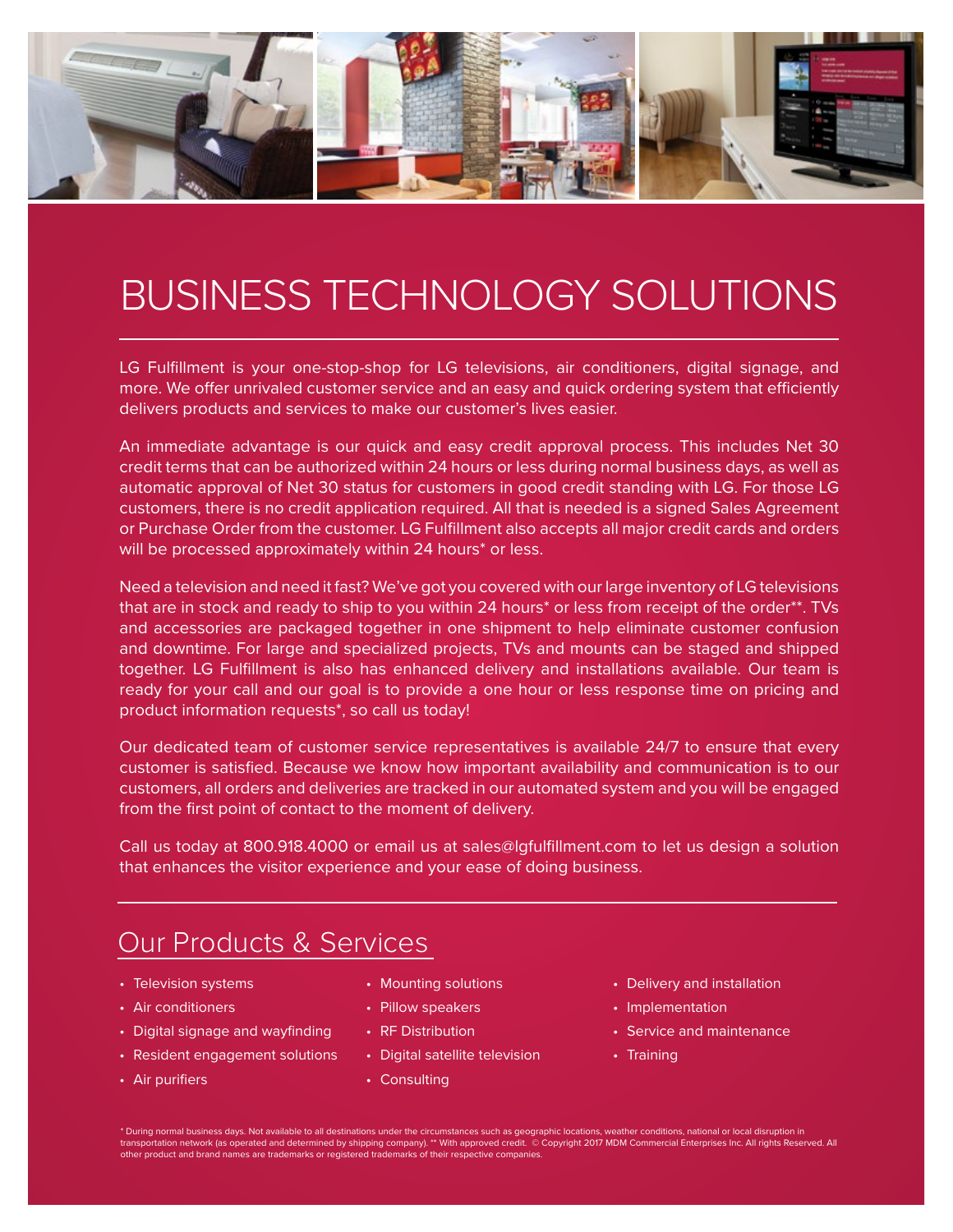## HOSPITALITY TELEVISIONS



LG

LG's Hospitality TVs have long been a part of leaving a positive impression whenever guests find comfortable accommodations that suit their needs. LG's commitment towards achieving the highest standard of excellence enables us to deliver the best solutions and products in the hospitality industry. LG's hotel TVs provide the built-in capability to support customized applications and services through a wide array of system integrators and service providers.



LG hospitality TVs include Pro:Idiom® (digital encryption) scrambled HDTV, 2 Year on-site warranty service, lock down swivel base stand, and remote management. Other features include a start channel, volume limiter, and channel labeling.

### TV SYSTEMS

DIRECTV® has the widest selection of sports, informational, and entertainment programming available anywhere. Whether your need is entertainment or business-oriented programming, we carry 100% digital quality video and audio offerings. With over 160 channels of the hottest Hollywood blockbusters, original series, and sports programming, patients can choose from a great variety of specialized TV packages like Family Favorites, and more.



The groundbreaking DIRECTV Residential Experience Plus returns the TV to its rightful place—the focal point for in-room entertainment. Now your guests get over 100 channels of HD programming plus DIRECTV CINEMA®, the premium entertainment library with the latest movies they want to watch, when they want to watch them, and on the best screen available—the hotel room HDTV.

\*The above statements are an advertisement for DIRECTV service through MDM Commercial. ©2017 DIRECTV, Inc.

DIRECTV, the DIRECTV For Business and the Cyclone Design logo are trademarks of DIRECTV, Inc. All other trademarks and service marks are the property of their respective owners.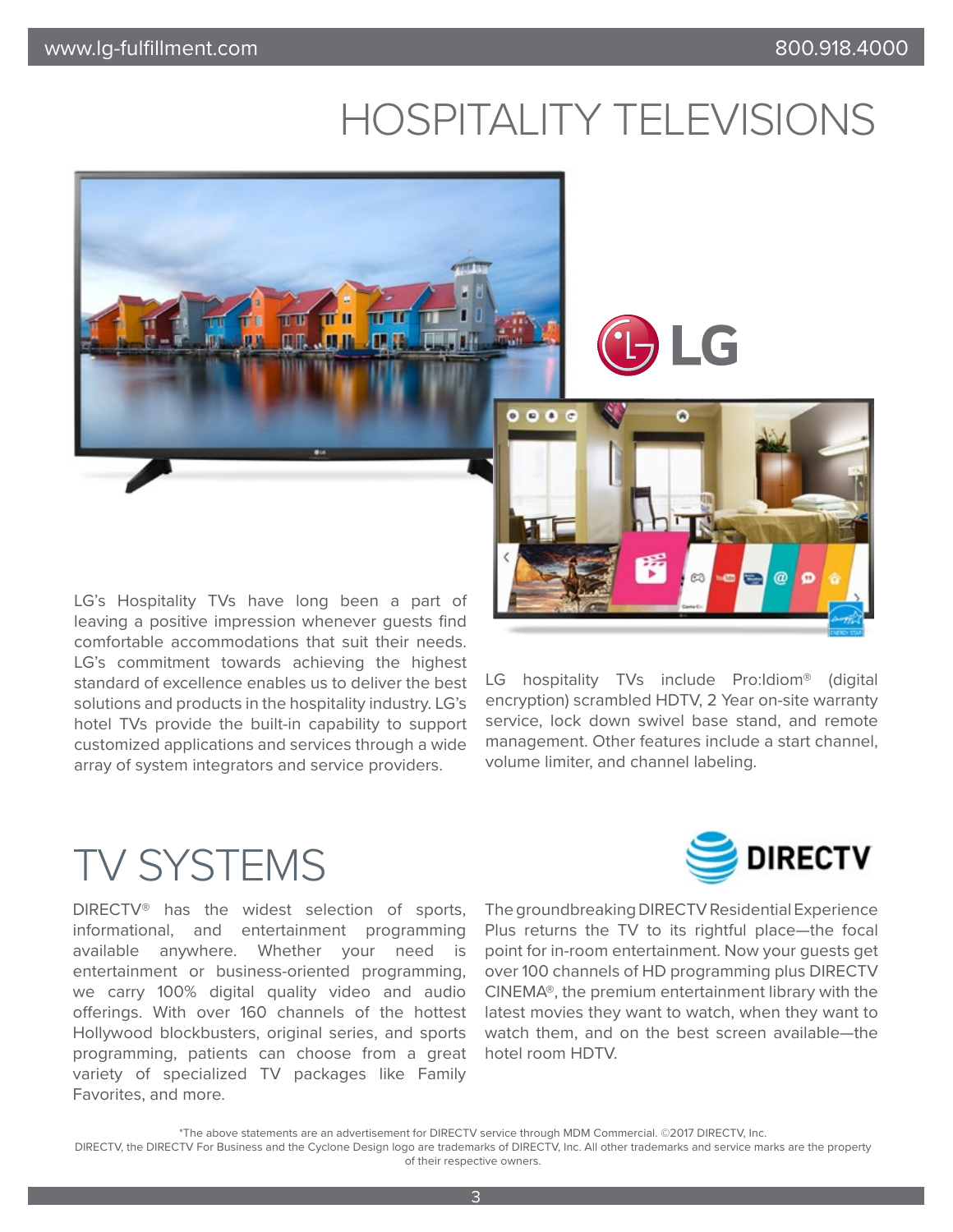## ORDERING, DELIVERY, & INSTALLATION



### Ordering

Call us from anywhere in the United States toll-free at 800.918.4000 to place an order or speak with a Sales Representative. LG Fulfillment's products and parts may be ordered Monday - Friday, 8:00 a.m. through 5:00 p.m. EST. You may also contact LG Fulfillment sales representatives via website 24 hours a day, seven days a week online at www.lg-fulfillment.com.

### Enhanced Delivery & Installation

Orders of 21 TV units or more are eligible for Enhanced Delivery and Installation Services.

Purchases including installation will receive the professional services as listed below:

• Logistics and coordination

• Unloading and distributing TVs to designated rooms from on-site receiving area

• Asset log including TV serial # and Room # for insurance purposes

- Installation and programming of TVs
- Each TV to be tested for functionality
- Trash removed from rooms to on-site dumpster

### Contact Us

**LG Fulfillment**  1102 A1A North, Suite 205 Ponte Vedra Beach, FL 32082

#### **Ph: 800.918.4000**

**Fax: 904.241.3133**

**www.lg-fulfillment.com**

**customerservice@lg-fulfillment.com**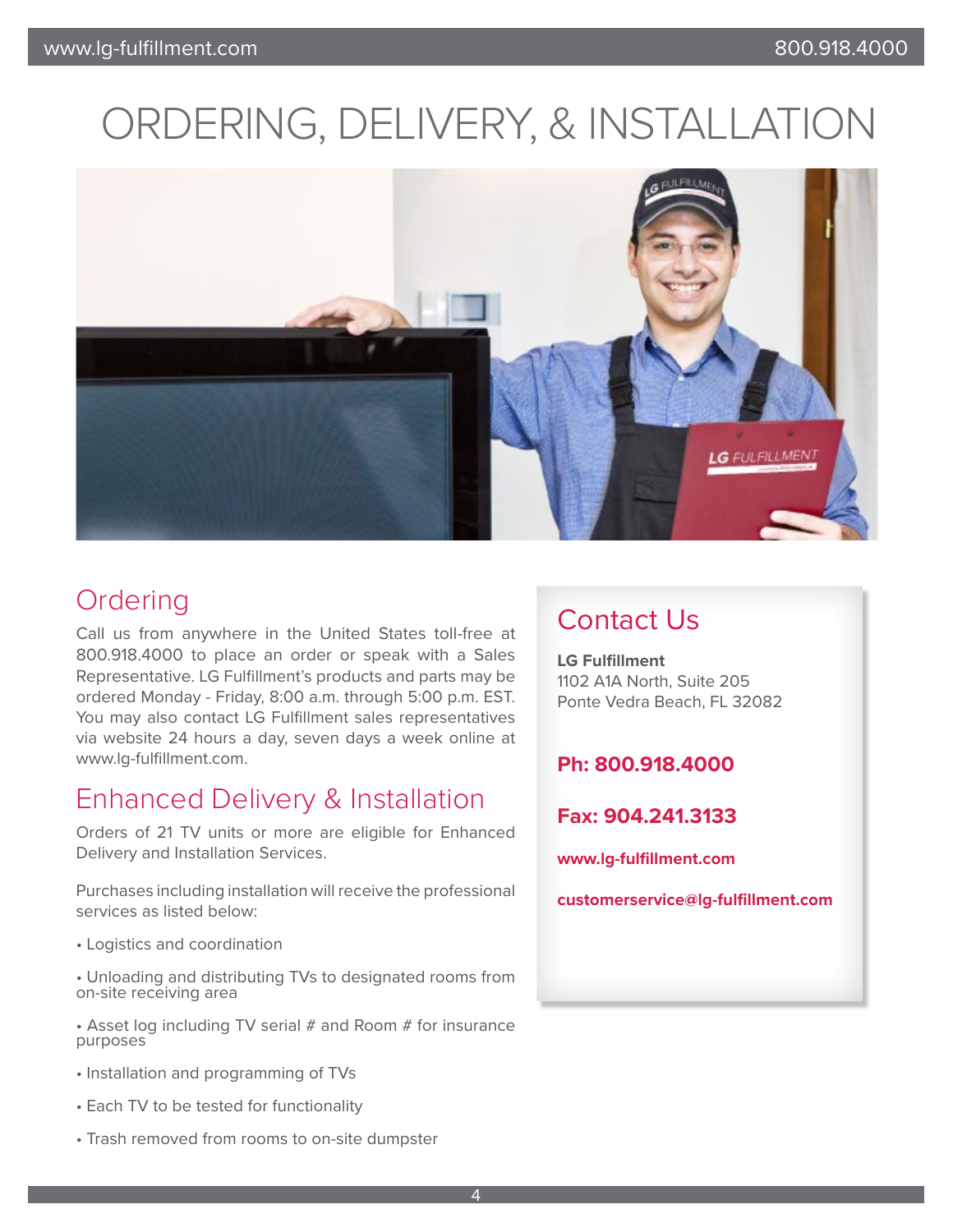# G









## HVAC SOLUTIONS

### **PTACs**

LG PTAC units are an economical way to cool and/or heat your rooms. Whether assessing construction costs, maintenance costs, or operating costs, PTACs allow for the flexibility to control energy expenses room-by-room, rather than building-by-building. If you need service or maintenance, the units easily slide out of the sleeves and can be replaced simply by sliding in a new unit. The dual air filters are front-loaded for easy cleaning, and can be interchanged left or right. LG was among the first manufacturers to include a cross-flow fan for quiet operation, and continues to add innovative improvements to maximize your investment and control your energy use.

### Duct-Free Systems

Duct-Free Split systems, also known as split, ductless, ductless mini split, or mini splits, were developed to provide efficient home comfort in homes where space and high energy costs were at a premium. A duct-free split system is simply a reconfiguration of a conventional central air conditioner, consisting of an outdoor inverter-driven compressor, one or more indoor evaporator units, and a compact conduit for refrigerant piping and wiring. And because each indoor unit has its own thermostat and remote controller, temperatures can be customized for each zone enabling you to individualized comfort you never thought possible in every room of your home.

### Air Purifiers

Take in a breath of fresh air with stylish, smart, state-of-the-art air purifiers from LG. Ultra quiet, yet offering powerful filtration that reduces the harmful substances in the air, these innovative purifiers leave your home feeling fresh and clean, while potent sterilization removes floating viruses and germs in the air.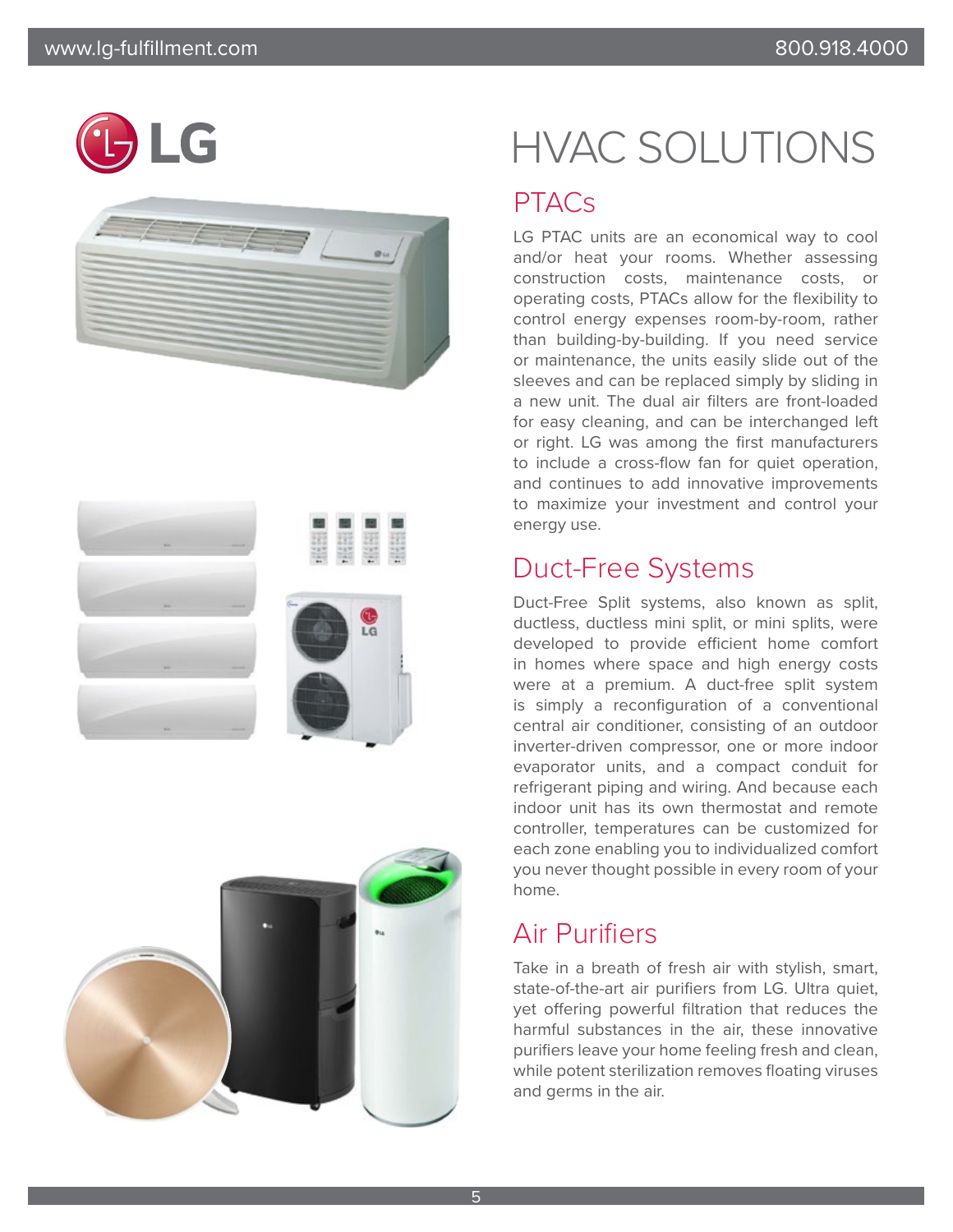### DIGITAL SIGNAGE





As a tool, digital signage can effectively increase communication in your facility. Internal corporate communications, brand awareness, and advertising are easy wins with our variety of options. These displays can help you increase impulse purchases as well as educate and inform through widgets for weather, news, stocks, flight information, events, dining, etc.

Our LG digital signage display options have powerful CMS platforms, screens from 10" to 98" single screen application, and scalable video wall applications with LED panels, OLED, and direct view LED technologies. We can help guide you through the process of choosing the right hardware, CMS platform, and meaningful content design to maximize your investment.



### Signage Products

- OLED
- Ultra Stretch
- Standard Signage
- Overlay touch and multi-touch experience
- Ultra HD screens
- Supersign™TV
- Video Wall
- Engage PHD™ CMS
- Content Creation and Installation Services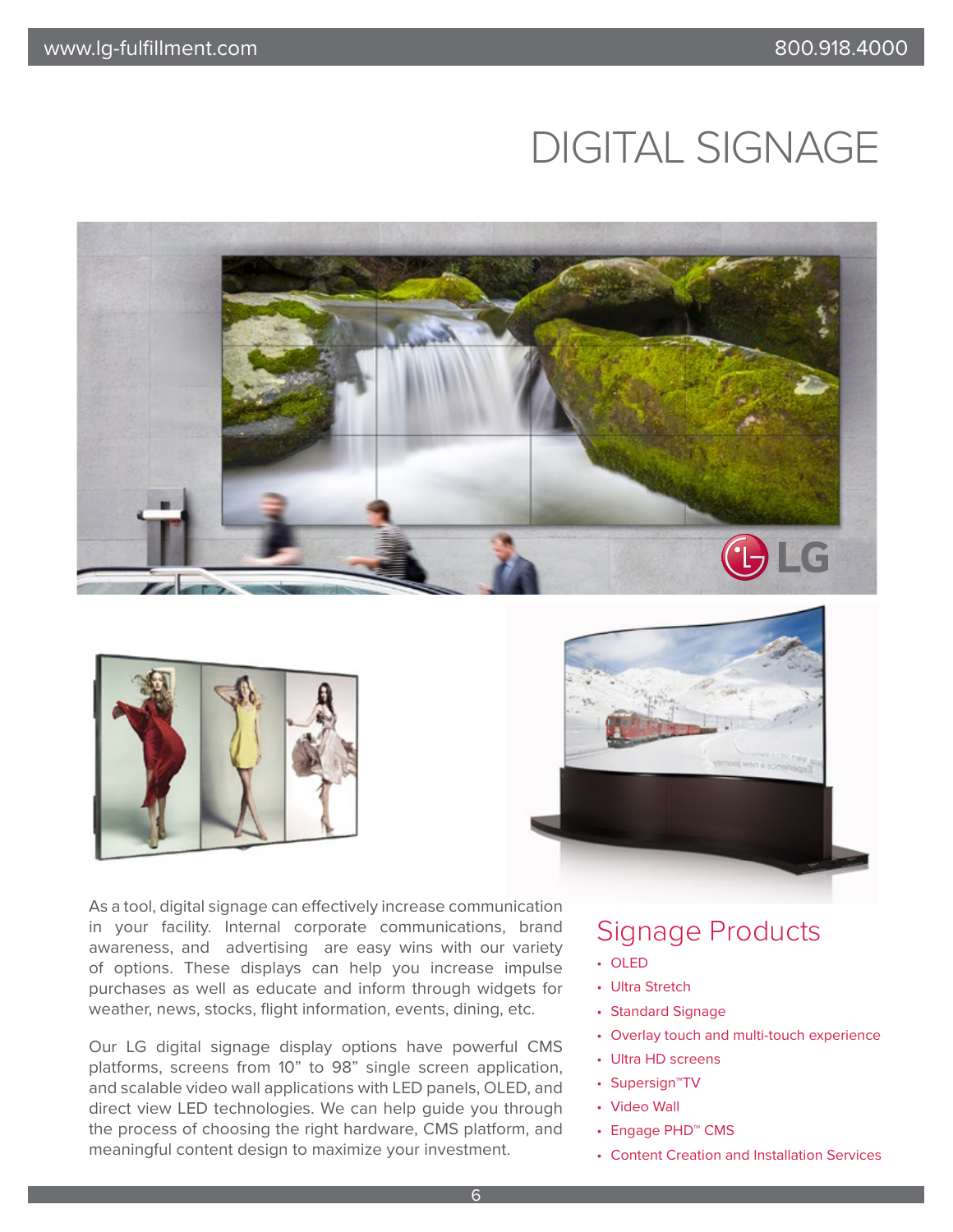## MOUNTS, REMOTES, & MORE



#### **Mounts**

One of the perks of a flat-panel television's light weight and thin depth is the ability to easily mount it in variety of ways. Our team can help you assess which mounts will work best for your facility's needs. Don't forget to ask your sales representative about our enhanced delivery and installation options.



### Remotes

Simply click, point, scroll, or use voice commands to change the channel, search for something new, and more. LG remotes can be used to operate your connected devices and help your guests spend less time navigating confusing menus and juggling multiple remotes, and more time enjoying in-room entertainment.

#### LG Styler Steam



### More

We at LG Fulfillment pride ourselves on the ability to offer you a variety of LG products at great prices with fast delivery. A great example of these products is the LG Syler, a personal steam clothes refresher designed to keep you always looking your very best with minimal effort on your part.